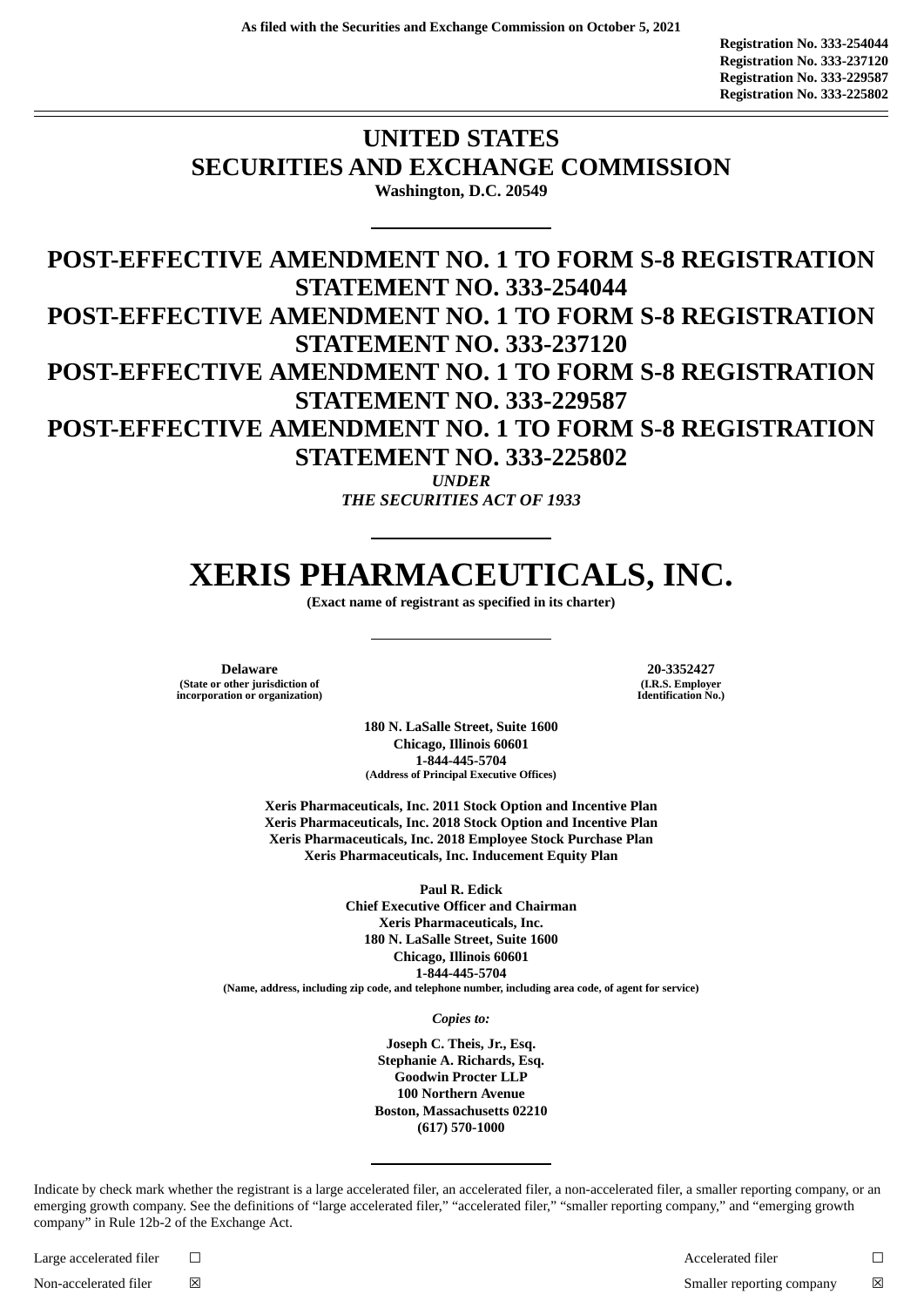If an emerging growth company, indicate by check mark if the registrant has elected not to use the extended transition period for complying with any new or revised financial accounting standards provided pursuant to Section 7(a)(2)(B) of the Securities Act.  $\Box$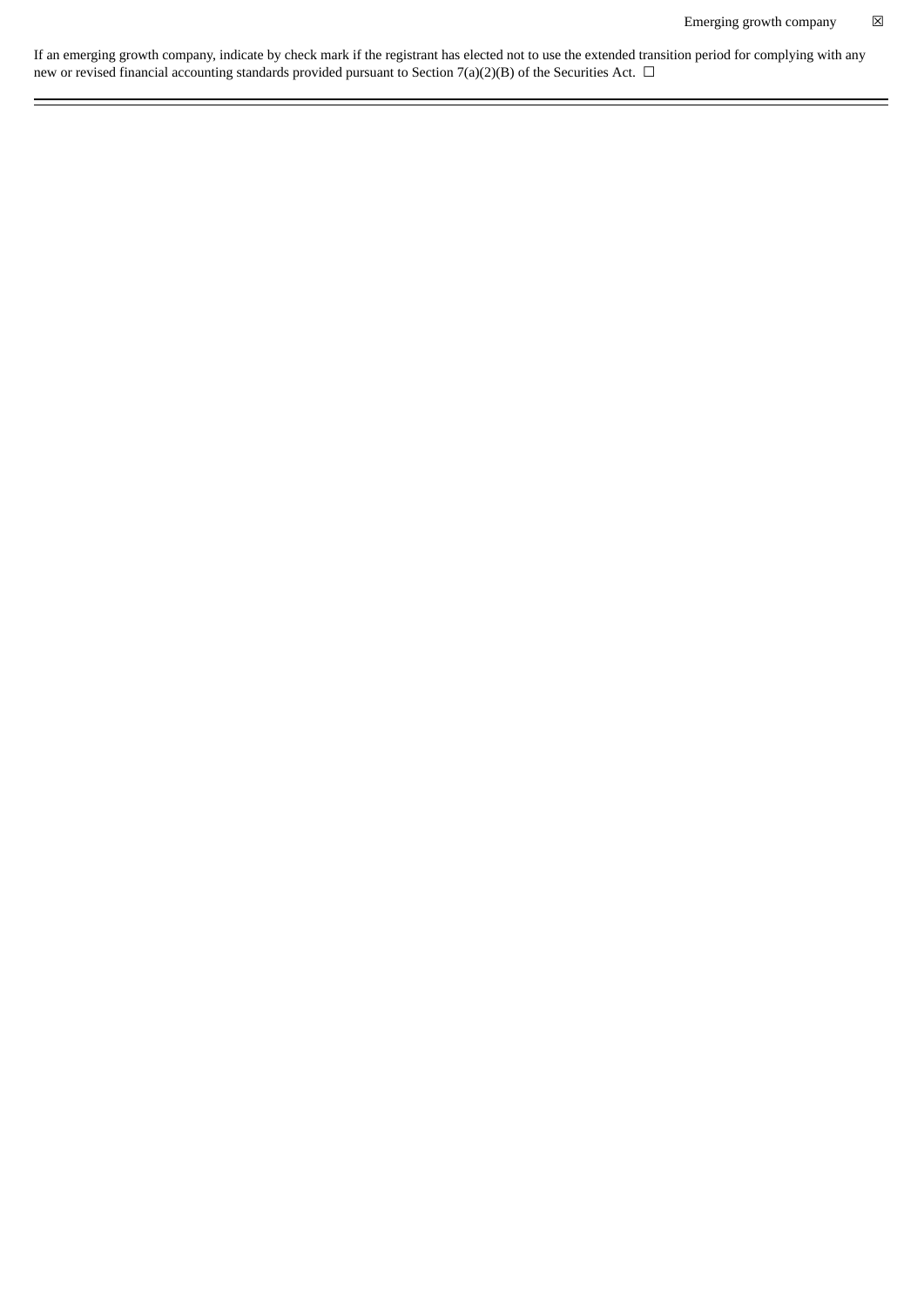#### **RECENT EVENTS: DEREGISTRATION OF SECURITIES**

This Post-Effective Amendment relates to the following Registration Statements of Xeris Pharmaceuticals, Inc., a Delaware corporation (the "Company"), on Form S-8, in each case as amended by any post-effective amendments thereto (collectively, the "Registration Statements"), which have been previously filed with the Securities and Exchange Commission (the "SEC"), to deregister any and all shares of the Company's common stock, par value \$0.0001 per share (the "Company Common Stock"), registered but unsold or otherwise unissued under each such Registration Statement as of the date hereof:

- Registration Statement No. [333-254044](http://www.sec.gov/Archives/edgar/data/1346302/000134630221000028/a2021forms-8registrationst.htm), filed with the SEC on March 9, 2021, registering a total of 2,770,448 shares of the Company Common Stock, consisting of (i) 2,384,448 shares under the 2018 Stock Option and Incentive Plan (the "2018 Plan") and (ii) 386,000 shares under the 2018 Employee Stock Purchase Plan (the "2018 ESPP");
- Registration Statement No. [333-237120](http://www.sec.gov/Archives/edgar/data/1346302/000134630220000010/forms-8.htm), filed with the SEC on March 12, 2020, registering a total of 1,360,725 shares of the Company Common Stock, consisting of (i) 1,088,580 shares under the 2018 Plan and (ii) 272,145 under the 2018 ESPP;
- Registration Statement No. [333-229587](http://www.sec.gov/Archives/edgar/data/1346302/000119312519032355/d723453ds8.htm), filed with the SEC on February 8, 2019, registering a total of 1,794,660 shares of the Company Common Stock, consisting of (i) 750,000 shares under the Inducement Equity Plan, (ii) 835,728 shares under the 2018 Plan and (iii) 208,932 shares under the 2018 ESPP; and
- Registration Statement No. [333-225802](http://www.sec.gov/Archives/edgar/data/1346302/000119312518199687/d610188ds8.htm), filed with the SEC on June 21, 2018, registering a total of 4,427,396 shares of the Company Common Stock, consisting of (i) 2,412,396 under the 2011 Stock Option and Incentive Plan, (ii) 1,822,000 shares under the 2018 Plan and (iii) 193,000 shares under the 2018 ESPP.

On October 5, 2021, the Company entered into a Transaction Agreement (the "Transaction Agreement"), dated as of May 24, 2021, by and among the Company, Strongbridge Biopharma plc, a public limited company incorporated in Ireland ("Strongbridge"), Xeris Biopharma Holdings, Inc., a Delaware corporation ("Xeris HoldCo") and Wells MergerSub, Inc., a Delaware corporation and wholly owned subsidiary of Xeris HoldCo ("MergerSub"). Pursuant to the Transaction Agreement, (i) Xeris Holdco acquired all of the outstanding capital stock of Strongbridge by means of an acquisition (the "Acquisition") pursuant to a scheme of arrangement under Irish law and (ii) MergerSub merged with and into the Company, with the Company as the surviving corporation in the merger (the "Merger," and the Merger together with the Acquisition, the "Transactions"). As a result of the Transactions, both the Company and Strongbridge became wholly owned subsidiaries of Xeris Holdco.

As a result of the Transactions, the Company has terminated any and all offerings of its securities pursuant to the Registration Statements. Accordingly, the Company hereby terminates the effectiveness of each Registration Statement and, in accordance with an undertaking made by the Company in Part II of each Registration Statement to remove from registration, by means of post-effective amendment, any securities that had been registered for issuance but remain unsold at the termination of the offering, removes from registration any and all securities of the Company registered but unsold under the Registrations Statements as of October 5, 2021.